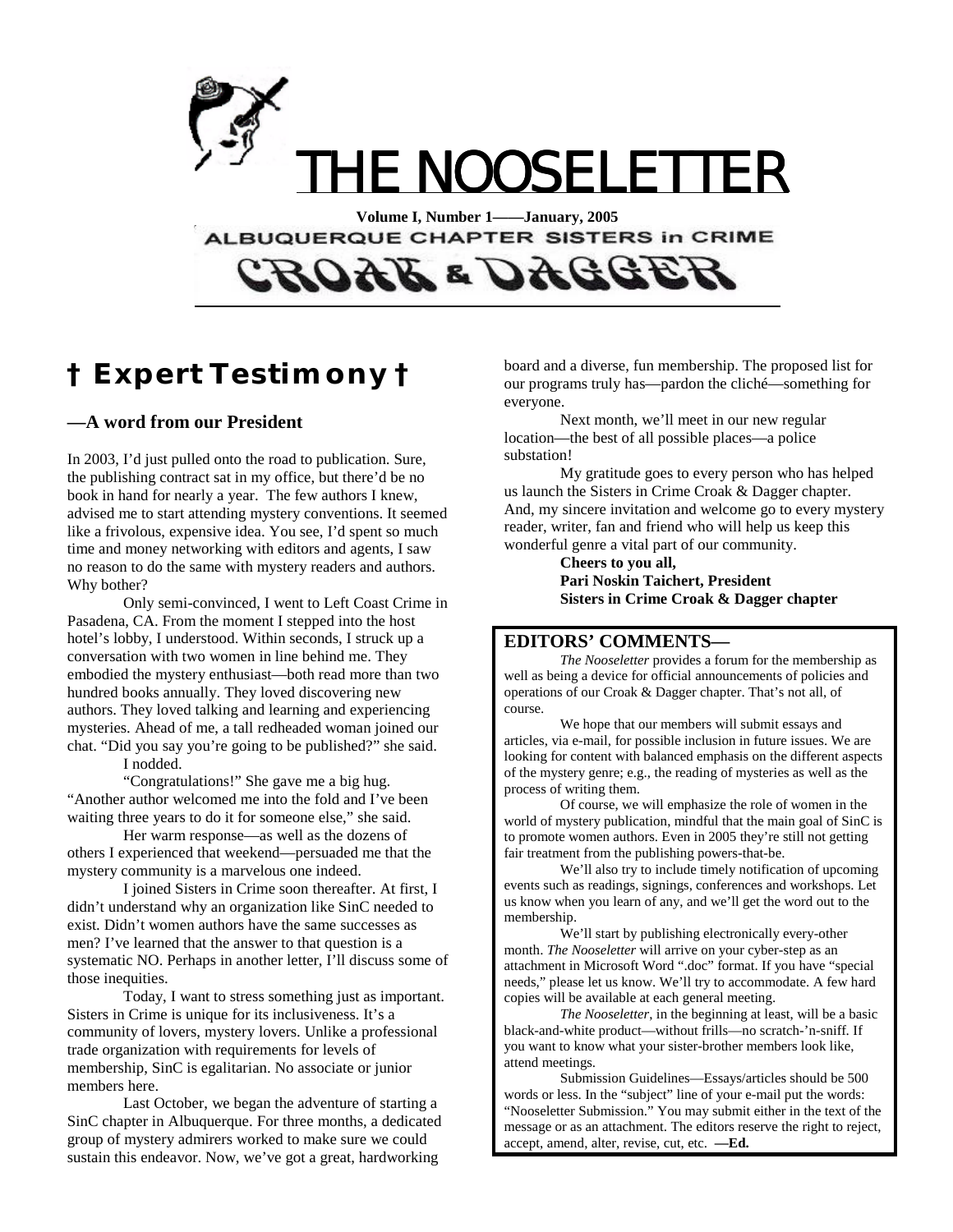### **OP-ED —THE GALLOWS TRAP DOOR— When I Am Old, I Shall Read Mysteries**

—*by Page Erwin* 

 Who is reading mysteries anyway? People of all ages, you might think. Well, according to a recent study put out by AGS, (Applied Geographic Solutions) approximately 10% of the US population reads mysteries. Those of you who write mysteries may judge that statistic misleading since mystery fans are fiercely loyal and they buy books avariciously, but that's beside the point.

 The Tactician Corp. studies various American cities in terms of consumer behavior and did a detailed study of Dallas, TX. (See www.tactician.com). In Dallas, 7.3 % of the population had read a mystery in 2002. The national figure for the same period was 9.3%. The percentage of Dallas folk who read one or more novels was 10.6%, while the national rate was 13.1%. Children's books, mysteries and cook books trailed close behind.

 Nationwide, the primary site for purchase of books was the book store at 24.3%, followed by department stores (6.3%), book club (5.7%). Surprisingly, despite all the whineging and hand-wringing by bookstore owners over Amazon.com, Alibris, and others, books purchased via mail order came in at 4.1%, less than we expected. Other purchase points included super markets and drug stores. Libraries weren't included, since the survey focused on sales. Locally, we've observed libraries in ABQ doing a brisk business at all hours.

 Comparable readership statistics are not available here in the Duke City (too small a number to measure, no doubt). So, for purposes of this article, we've used anecdotal methods based on observation.

We attended several readings by mystery authors. Featured writers included James Lee Burke, Michael McGarrity, Judith Van Gieson, J.A. Jance, P.J. Tracy (mother and daughter), Aimee and David Thurlo, Pari Noskin Taichert and others. Audiences were dominated by persons over fifty, and most of *them* were over sixty.

 Let's be fair. We actually sighted one teenager at Judith Van Gieson's signing. Dressed as a "Goth," she spent most of the time snuggling up to her main squeeze on the upholstered back bench at Page One. Maybe she was a relative of Judith and wanted to be in the will. The only youthful person at P.N. Taichert's reading was "Herself."

So, what is the future of the mystery genre? Let's try to put it into perspective. For one thing, we think the ageing of the audience is part of a much larger movement away from artistic and literary forms which make demands upon the imagination. For a number of reasons, too numerous to discuss here, the generations below age fifty are held in thrall by The Visual and The Instant—double-click on the icon, push the button, wiggle the joystick—group-think. Too many of them lack the desire to create and compete. These ways of learning and doing require little to no imagination and are largely passive.

 Is it any surprise that, when we attended a chamber music concert at a local private school last year, we found

ourselves, in our mid-sixties, among the youngest attendees? The Erwin (male) half of Page Erwin vowed never to go back.

"Too many old people—too depressing—humbug," said he. Could the audience for classical music be marching down the long tunnel toward the dazzling white light? And how does this relate to the market for fiction and mysteries?

Turn on Public Television during the fund-raiser, which, lately, is most of the time. You can inhale giant whiffs of Lawrence Welk, Yanni, Michael McDonald, Irish stepdancing, and "Broadway's Lost Treasures." All are geared to elicit funds from seniors. What ever happened to Maigret*,*  Cadfael and Adam Dalgleish? Well, about a dozen years ago, PBS management made a conscious decision to abandon its traditional audience. In order to survive, it yielded to pressure from Congress to appeal to the common denominator of prevailing public taste rather than futilely attempt to elevate it. At present, PBS can't even find support for a Hillerman mystery.

We could play this game of "Ain't It Awful" indefinitely—the demise of the Classical Age of Arts, Letters and Music. Well, maybe it *is* dead, or maybe it isn't. There's no way of knowing for certain whether or not we're living in the midst of a major shift in our cultural foundations.

Another thirty years and perhaps no one will be left to care about it. Who says human nature constantly strives upward? Example: once the Romans withdrew their occupation forces from Britain in the fifth century, the indigenous natives set about dismantling the infrastructure. They got rid of the conveniences of indoor plumbing, baths and running water in favor of trudging to the well and emptying the honey bucket out the second storey window. Couldn't wait, it seems, to get themselves buried in the Dark Ages for the next thousand years or so.

Let's forget the big picture. We can't stop the outgoing tide of civilization, if, indeed, that's what's going on. Our best guess is that the popularity of the mystery genre may actually increase by a few percentage points over the next decade. A growing percentage of the population is migrating into the oversixty category. They'll have more leisure time in which to read as they seek balance and justice in their lives, a need fulfilled by reading and enjoying mysteries.

**"Detective stories keep alive a view of the world that ought to be true. They contain a dream of justice. They protect a vision of the world in which wrongs are righted, and villains are betrayed by clues that they did not know they were leaving... A world in which murderers are caught and hanged and innocent victims are avenged... Of course people read them for fun, for diversion... But underneath they feed a hunger for justice."** *—Thrones, Dominations***.**  Dorothy L. Sayers & Jill Paton Walsh.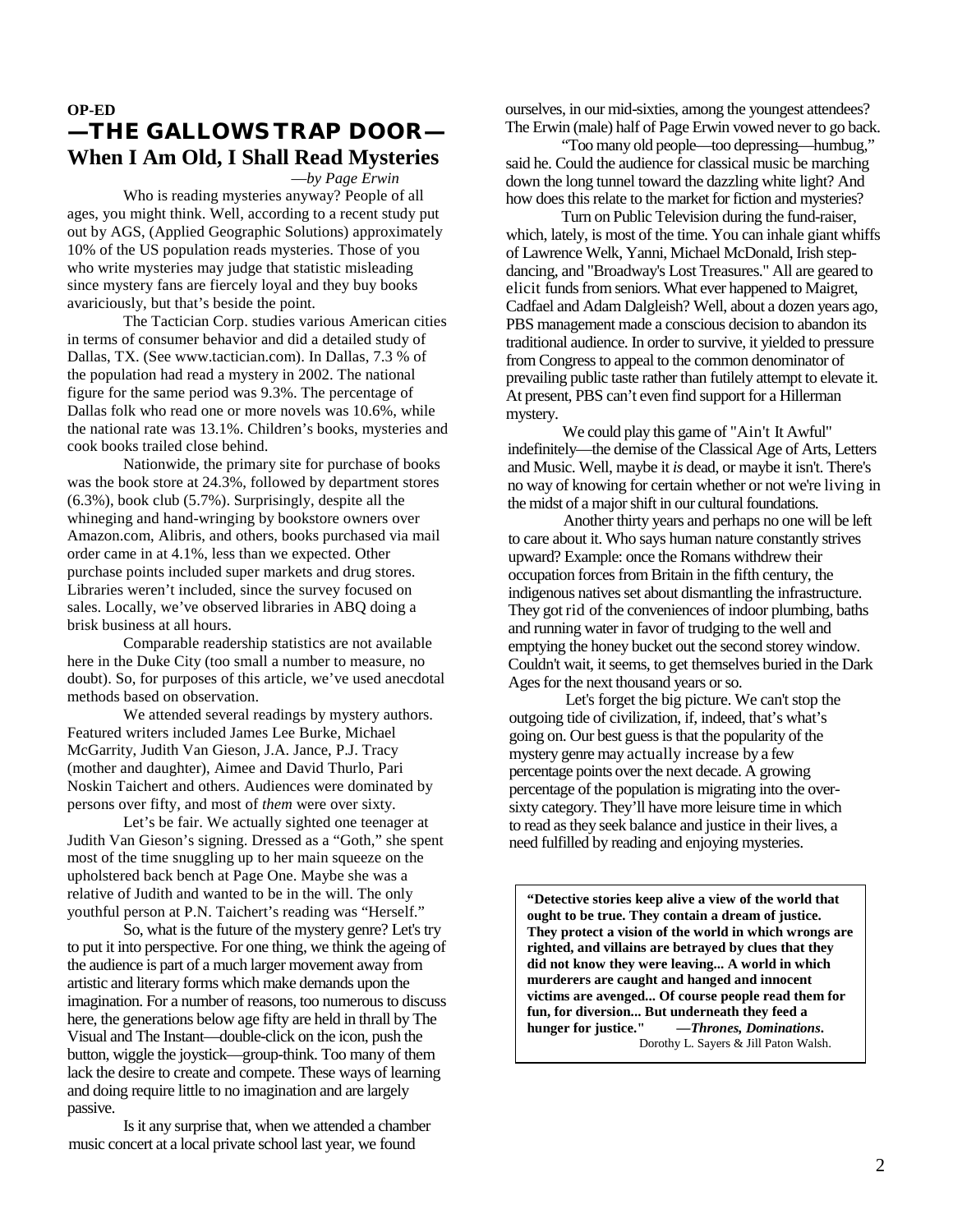**For only twenty dollars a year, you can become one of us. Enjoy the benefits of book discounts, free book exchange, guest speakers, and, best of all, good company!** Croak & Dagger

## **The Cairn of Albertus**

### **WRITE IT RIGHT**

#### *Just the facts, Ma'm, but get 'em right!*

 In writing historical novels and re-creating a past era, an author generally is dependent on two literary sources: Secondary and Primary. I list secondary sources first because these are the most common historical references available, written by authors who have read original sources and are transmitting a more or less useful version to the general reader. For novels set in Greek or Roman times, primary sources might not be available in English translation, but this should be the subject of another column.

 When I decided to set my first novel, *The Saint's Day Deaths*, at Mainz, Germany, A.D. 406, the definitive event was that the Rhine River froze solid on New Year's Eve of that year and allowed three barbarian tribes to flood across from Germania and invade Gaul. That fact alone seemed like a good basis for a plot. I read several books on the late Roman Empire, the barbarian invasions, and a primary source, *The Later Roman Empire (A.D. 354-378)* by the Roman historian, Ammianus Marcellinus, readily available in the Penguin Classics series. Historically, Burgundians sacked Mainz in 412, so there wasn't much else to write about there. I hated to waste all that research, so I jumped ahead to A.D. 439 and set my second novel at Ravenna, Italy, then the capital of the Western Roman Empire. That, of course, entailed a whole new set of researches. For example, the port of Ravenna back then was directly on the Adriatic Sea; today it's a port located three miles from the sea and reached by a ship canal. Since very little was written about ancient Ravenna, I convinced my wife, Jennifer, that we should visit Italy (which took very little persuading) and found sources unavailable elsewhere.

 What's my point in all this? I had written a rabbi into the plot, David ben Zadok. In one scene the Empress Mother, Galla Placidia, calls him in to evaluate an ancient papyrus. It's November, cold and damp, and she offers him a cup of hot, mulled wine, which ben Zadok accepts. After all, she's the power behind the throne, her son Valentinian III pretty much being a selfabsorbed ninny. Turns out my editor at Toby Press was an Israeli woman, who said, "Whoa, there, don't you know about *kashrut,* the Jewish kosher laws? The rabbi would have refused the wine." I protested, "Yeah, but she's the Empress of the Western Roman Empire. Wouldn't he have felt obligated not to insult her?" "No," she insisted, "he would politely turn her down and explain why." OK. That gave Placidia a chance to be a bit sarcastic about "the peculiarities if your religion," and me to set up potential friction between them.

 In the novels I avoid the term "Jew," which I've never liked. "Judeans" is the word I use. That derives from Judaea, a biblical and Roman designation for the area, that was used until A.D. 135, when Hadrian changed the name to Palestina as punishment for the Second Revolt.

 One invaluable secondary source is Michael Grant's *The Jews in the Roman World*. Grant recently passed away, after leaving a legacy of several dozen books on the Classical world.

**—Albert Noyer** 

# **Croak and Dagger**

### COMING EVENTS—

 On January 27th, multipublished local author and former UNM President **Richard E. Peck** will speak to us on crime novels and thrillers. He is the author of the recently published *Strategy of Terror*, a sure-handed spy story that follows the efforts of a lone American in Italy to thwart a heinous crime planned for Christmas Eve at the Vatican. His crime novel, *Dead Pawn*, is set in Albuquerque and is reminiscent of the best work of Elmore Leonard. Richard is also the author of a young adult novel, a book of photos of New Mexico, and a book of photos and text on the famous golf courses of Scotland. He is, as he says, on many shelves in bookstores and libraries. This talk will be at 7 p.m. in the teacher's lounge of Grant Middle School, corner of Sellers and Easterday NE. Don't confuse our mystery writer with the *other* Richard Peck, the "juvie writer," who's reading at Bound To Be Read that same week. No, no! *Our* Peck is for grown-ups!

 At 7 p.m. on February 22nd, we hope to present a doubleheader of out-of-state mystery authors to speak. Easterners **Donna Andrews** and **Clyde Linsley** will address us on the pleasures of creating intriguing plots and the pressures of dealing with publishers' deadlines. Donna writes two series, the Meg Lanslow blacksmith mysteries, and the Turing Hopper detective novels, in which her protagonist is the artificial intelligence inside a computer. Clyde writes the Josiah Beede historical mystery series set in 1830s New England, New Orleans, and Washington, and the Leo McFarlin private eye series set in Washington, DC. They both reside in Virginia and are board members of the Mid-Atlantic Chapter of Mystery Writers of America. This will be our first chapter meeting at the police substation east of the intersection of Montgomery and Tramway NE.

 In our first quarterly Saturday meeting, former Federal agent **Lucinda Schroeder** will speak to us on 26 March about undercover operations. Lucinda runs "The Crime Connection," a consulting resource for authors and law enforcement professionals, and is the author of a nonfiction book and several articles on everything from profiling murderers to investigative techniques. Her talk will be at 1 p.m. at the police substation. **—Rob Kresge, Program Director** 

Send your devious ideas about future guest speakers to Rob: [rkresge777@comcast.net](mailto:rkresge777@comcast.net)

### **Croak & Dagger Schedule**

————————————————————————

**Executive Board Mtg.** Page Erwin (Roy & Cal's) residence on Thursday, January  $13<sup>th</sup>$  at 7:00 PM. Call 821-9638 or email [royandcal@netzero.com](mailto:royandcal@netzero.com) for directions to any of these meetings. **General Mtg.** Teachers' Lounge, Grant Middle School, Tuesday, January  $25<sup>th</sup>$ , 7:00 PM.

**General Mtg.** Briefing Room, James Joseph Dwyer Mem. Substation, 12700 Montgomery Blvd, ABQ 87111-4215; 7:00 PM, Tuesday, February 22nd, 7:00 PM.

**General Mtg.** Briefing Room, James Joseph Dwyer Mem. Substation, Saturday, March 26<sup>th</sup>, 1:00 PM.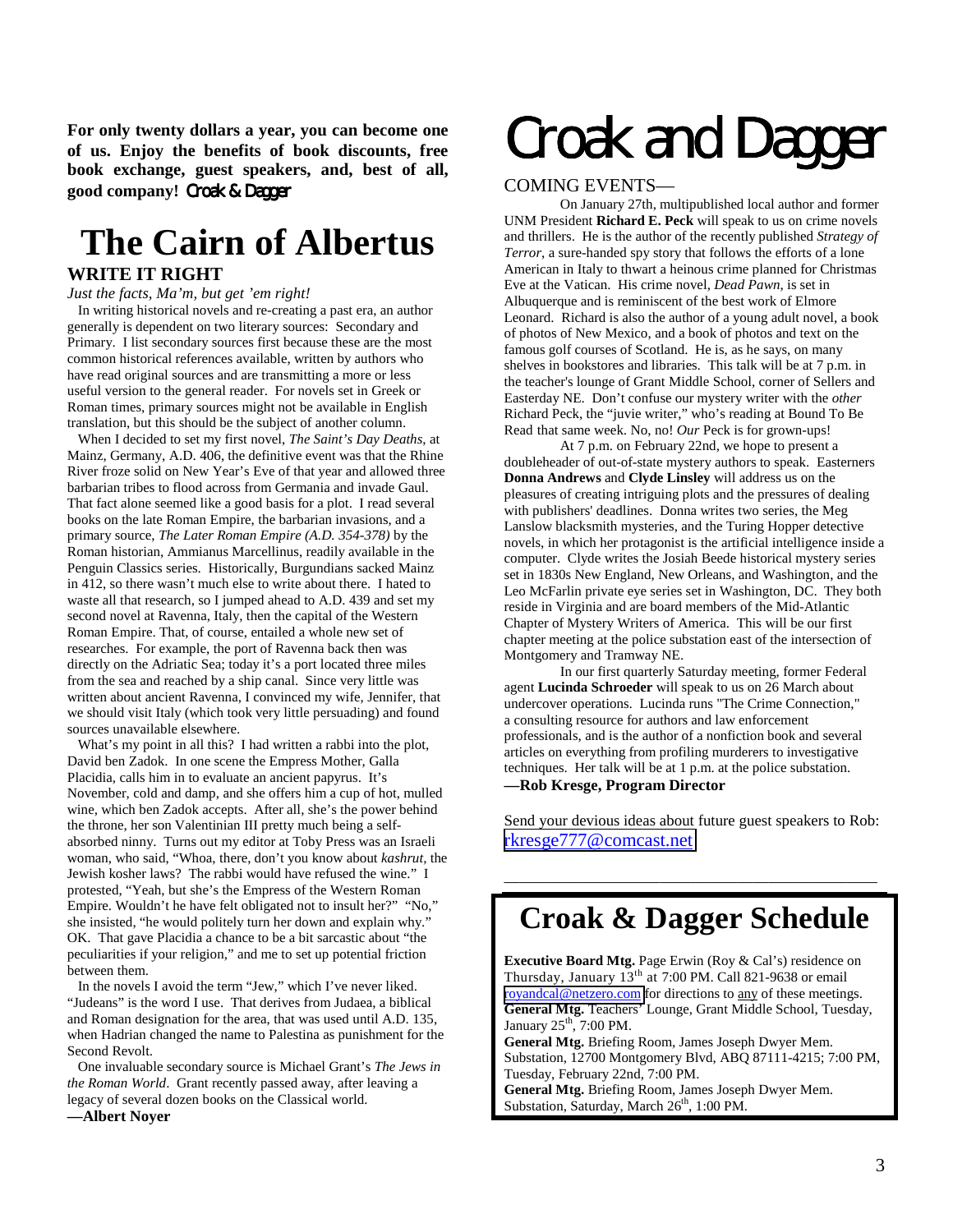### **Read From Among the Winners—**

At the October Bouchercon in Toronto

#### **Anthony Award:**

Best First Novel-*Monkeewrench*, by P.J. Tracy Best Paperback Original-*Deadly Legacy*, by Robin Burcell\* Best Historical Mystery-*For the Love of Mike*, Rhys Bowen\*

#### **Barry Award:**

Best Novel-*Every Secret Thing*, by Laura Lippman\* Best First Novel- *Monkeewrench*, by P.J. Tracy Best British Crime Novel- *The Distant Echo*, by Val McDermid Bets Paperback Original-*Tough Luck*, Jason Starr

#### **Macavity Award:**

Best Mystery Novel- *The House Sitter* by Peter Lovesy Best First Mystery Novel- *Maisie Dobbs* by Jacqueline Winspear\*

\*denotes **Sisters in Crime** members

### **Local Award Winners:**

**The South West Sage** *announces, among the winners of their 2004 SWWCONTESTS: In the* Mystery/Suspense/Thriller category, Judged by John Scognamiglio: First Place: *Pools of Purple* by Judy Castleberry Second Place: *Wolves* by Rebecca L. Williams Third Place: *Desert Winds* by Bruce & Pamela Nyman

*CONGRATULATIONS!* 

### **SCENE OF THE CRIME**

### **Houston, TX, is starting a book festival.**

Press kits and books must be in by mid-January. **For info go to:** [http://www.houstonfestivalofbooks.org](http://www.houstonfestivalofbooks.org/)

### **LEFT COAST CRIME 2005**

**El Paso, Texas Feb. 24-27 Contact: Registration, Left Coast Crime 15**  2626 N. Mesa, PO Box 261 El Paso, TX 79902 Preconference: L.C.Hayden, *Ich@leftcoastcrime2005.com* 

### **HISTORICAL NOVEL SOCIETY**

Salt Lake City, UT

This organization, based in the United Kingdom, is planning its first US conference. **April 15-17**, University Park Marriott. **Conference co-chairs—**historical novelist Ann Chamberlain and Sarah Johnson, coordinating editor of the *Historical Novels Review.* Included will be authors and fans of historical mysteries. [www.historicalnovelsociety.org](http://www.historicalnovelsociety.org/)*.* 

### **MURDER IN THE GROVE 2005**

Boise, Idaho June 10-11, with Guest of Honor Carolyn Hart, plus agents, editors, forensic experts, for both readers and writers of mystery fiction. [www.murderinthegrove.com](http://www.murderinthegrove.com/)

### **CON MISTERIO**

Austin, TX, July21-24, 2005. For program info as it develops, [http://www.conmisterio.org](http://www.conmisterio.org/)

### WHO DONE IT?

Results of the *Croak & Dagger* poll of favorite mystery writers of all time. Here are the **TOP TWENTY:** 

**Agatha Christie Diane Mott Davidson Colin Dexter Sir Arthur C. Doyle Dick Francis Sue Grafton Elizabeth George Martha Grimes Tony Hillerman P.D. James Ngaio Marsh Marsha Muller Sarah Paretsky Ann Perry Elizabeth Peters Ruth Rendell Candace Robb Dorothy Sayers Susan Slater Donald Westlake** 

### **LOCAL APPARITIONS**

•Tuesday, **January 18**, at 7:00 PM, at the New Life Lutheran Church on Eubank, **Albert Noyer** will be talking to SWW about writing historical novels. He's one of us, Sisters, so try to be there. His most recent book, a fifth century mystery, *The Secundus Papyrus,* is a great read. •Thursday, **January 20**, at 7:00 PM—**Virginia Swift** will read/sign her latest book, *Bye Bye Love.* **Bound To Be Read**, SanMateo and Academy Blvd.

•Wednesday, **February 2**, at 7:00 PM—**Nancy Atherton** of Aunt Dimity Series fame will be at **Bound To Be Read.** •Thursday, **February 10,** at 7:00 PM—**Carlos Ruiz Zafon**, author of *Shadow of the Wind*, will read/sign at **BookWorks** on Rio Grande Blvd.

•Nothing in our genres is scheduled for **Page One**.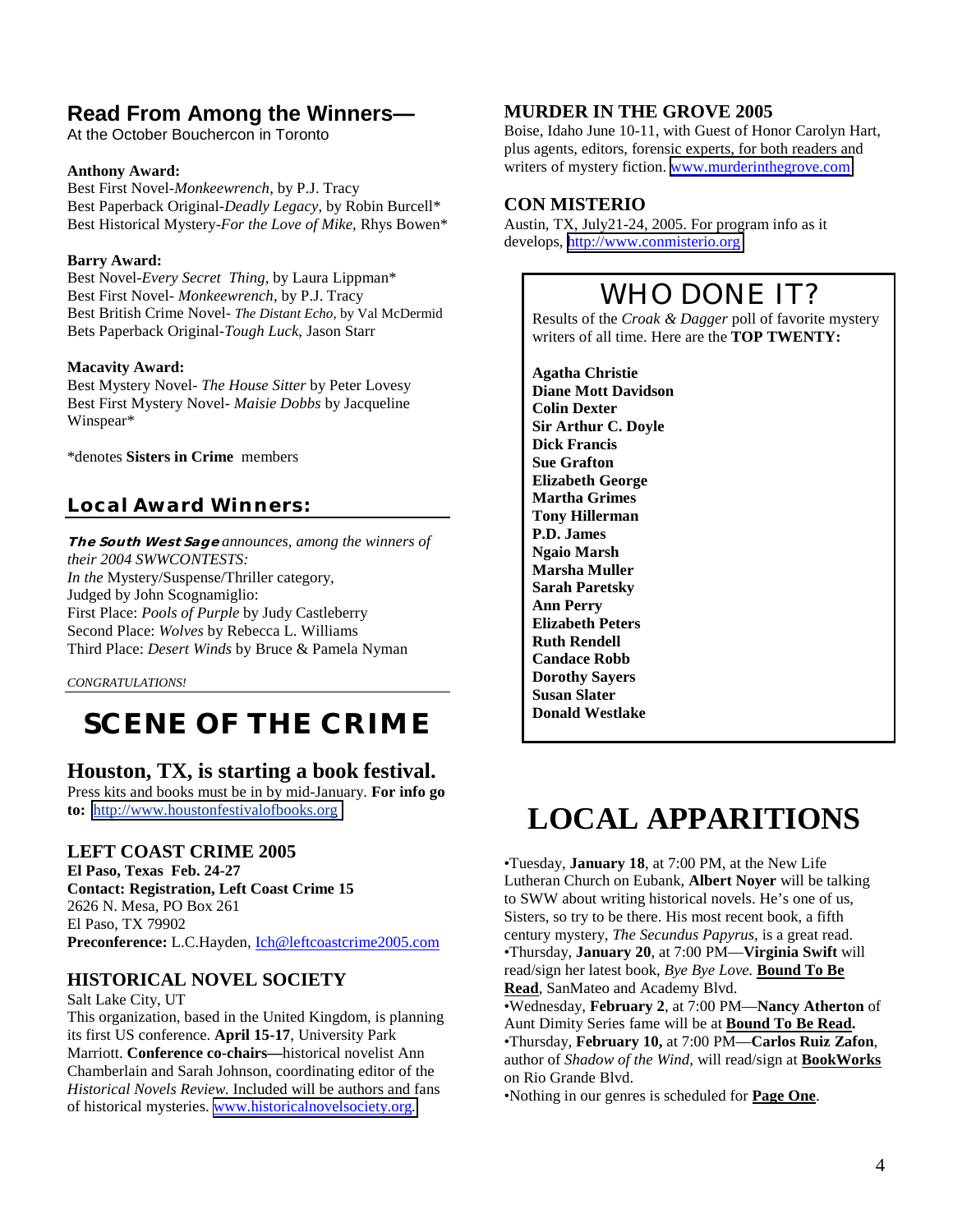### **ROB'S RANDOM SHOTS**

#### *Bye, Bye, Love* **by Virginia Swift. HarperCollins. \$24.95. 289 pages**

 University of Wyoming History Professor (and sometime rocker/lead singer) Sally Alder returns in fine form to catch a killer amid a host of suspects from both sides of political issues in today's West. Rock legend Thomas "Stone" Jackson asks Sally to investigate his ex-wife's affairs at her Wyoming ranch-cumwildlife refuge. Heart set aflutter by her all-time musical idol, Sally agrees. But when she arrives at the ranch on the first day of Wyoming deer hunting season, she is horrified when Jackson's ex, Nina Cruz, a legendary diva in her own right, is gunned down by an unknown assailant.

 The cast of suspects includes a doctor who resembles Willy Nelson, vegan staffers of the wildlife foundation Nina was setting up, hunters, even a member of Sally's own bar band. One of the joys of Virginia Swift's novels is the eccentric cast of townspeople that populates Laramie. More than just a small college town where everybody knows everybody else (and everybody's else's business), many Laramie residents are related to each other. From the sheriff who used to be a drug-dealing bartender, his wife the restaurant manager, a nouveau American chef, and a ditsy caterer, to Sally's straight-arrow, ever-reliable boyfriend, Geology Professor Hawk Green, we return to Laramie in each novel to catch up with old friends.

 Swift's first mystery, *Brown-Eyed Girl*, introduced us to Sally as she fled West Coast life for small college calm and investigated the career of an early Wyoming feminist. Then, in the aptly named *Bad Company*, Swift used multiple points of view to portray bad guys from paramilitary militia to the self-reliant children of the sheriff.

*Bye, Bye, Love* continues this tradition, balancing suspects from animal rights movements, avid hunters, old friends and new enemies. Sally is squarely in the middle of not only murder, but a benefit rock concert for Nina's fledgling organization. She is in jeopardy from a prank to real gunfire. Fortunately, Sally puts the clues together just in time before the killer can strike again.

 Although these are not "food mysteries," at a recent Albuquerque signing, Swift said she tries to make every sentence "tasty." From phrases like "the Ranchman's Big Breakfast was equivalent to ingesting a pig and a cow, with a side of poultry protein and extra animal fat" to "how the hell could a vegetarian catch mad cow disease?" and "hope can be a brutal instrument of torture," Swift's prose sings like Sally's songs.

#### *Strategy of Terror,* **Seven Locks Press, \$23.95, 339 pp**

 Richard Peck's new novel is his first foray into the world of spy thrillers and it's an all-round success. Previously known for his nonfiction work and the crime novel *Dead Pawn*, published earlier this year by University of New Mexico Press, Peck draws upon years he lived in Italy to paint a wholly credible story. Italian rightist and leftist terrorist groups struggle in a system in which each is still at the other's throat long after the best-known group, the Red Brigades, has ceased to function.

 His protagonist, former intelligence agent and NCAA gymnastics champion Robert Mason, is drawn into danger when the woman he cares for, special assistant to a noted Italian film director, leaves him in Switzerland to return to Rome after her father is killed, seemingly in a work-related accident. Her father was a *sanpietrini*, one of the skilled artisans who have spent generations caring for Saint Peter's Cathedral in the Vatican. And, without giving too much away, therein hangs the tale, a sinister plot to commit mass murder on Christmas Eve in front of worldwide television cameras.

 It takes Mason and the reader nearly half the book to tumble to the planned attack, but we are treated to sinister events that chill us to the core, such as a terrorist trainee's final exam in which he not only blows up the industrialist he's targeting, but causes considerable collateral casualties as well. And even when we get to the climax, events do not unfold as we expect, with double crosses, counterplots, and new information spurred desperate last-minute heroics.

 Set in the post-9/11 world in which the security services of most nations are focused on the Al-Qaeda threat, this is nonetheless a plausible story of factions in Italy vying for power at each other's expense, in which no action is too outrageous if the other can be blamed. In previous years, the world has seen the Basques in Spain and the Continuity IRA in Belfast overstep themselves and lose the support of their constituencies through outrageous attacks that caused mass casualties.

 The pace is superb, the knowledge of Italian and Swiss locations is masterful, and the characters--even minor ones--crisply drawn, complex, and clearly motivated. Peck has obviously learned from reading the masters and his dialog sparkles. He hasn't forgotten to include comic relief, but the action is intense and his protagonist and his heroine demonstrate coolness under fire, resourcefulness, and the physical endurance necessary to counter a plot that they stumble on only a week before it is to come to fruition.

 If plausible spy thrillers are your cup of tea, or you think you'd like to try one, *Strategy of Terror* is well worth your time. I think Peck--and Robert Mason--will be heard from again. **—Rob Kresge** 

### **SUMMARY OF FINDINGS**

*The Nooseletter* is official internal organ of The Croak & Dagger Chapter of Sisters in Crime (SinC), Albuquerque, in association with The SinC national organization. Opinions expressed herein are those of the authors and editors. Members of Croak & Dagger are encouraged to contribute articles, reviews, essays, etc., for consideration for publication, average length 500 words or less. Publication is the first of every other month, beginning with January with submission deadlines being the  $15<sup>th</sup>$  day of the month prior to publication: 15 Feb, Apr, Jun, Aug, Oct, Dec. Send to: [royandcal@netzero.com,](mailto:royandcal@netzero.com) subject line "Article Submission." *The Nooseletter* will be electronically to members and friends during the first week of each publication month. **—***Page Erwin* 

 **Please consider becoming a member of SinC Albuquerque,** Croak & Dagger**, for only \$20.00 per year, and, while you're at it, join the national SinC as well, for only \$40.00. You'll get all the benefits of both organizations and help to promote women writers of mystery around the world. To join** Croak & Dagger**, Albuquerque, just print out the next page, fill it out, and mail it in. Be sure to enclose your check or money order for \$20.00.**